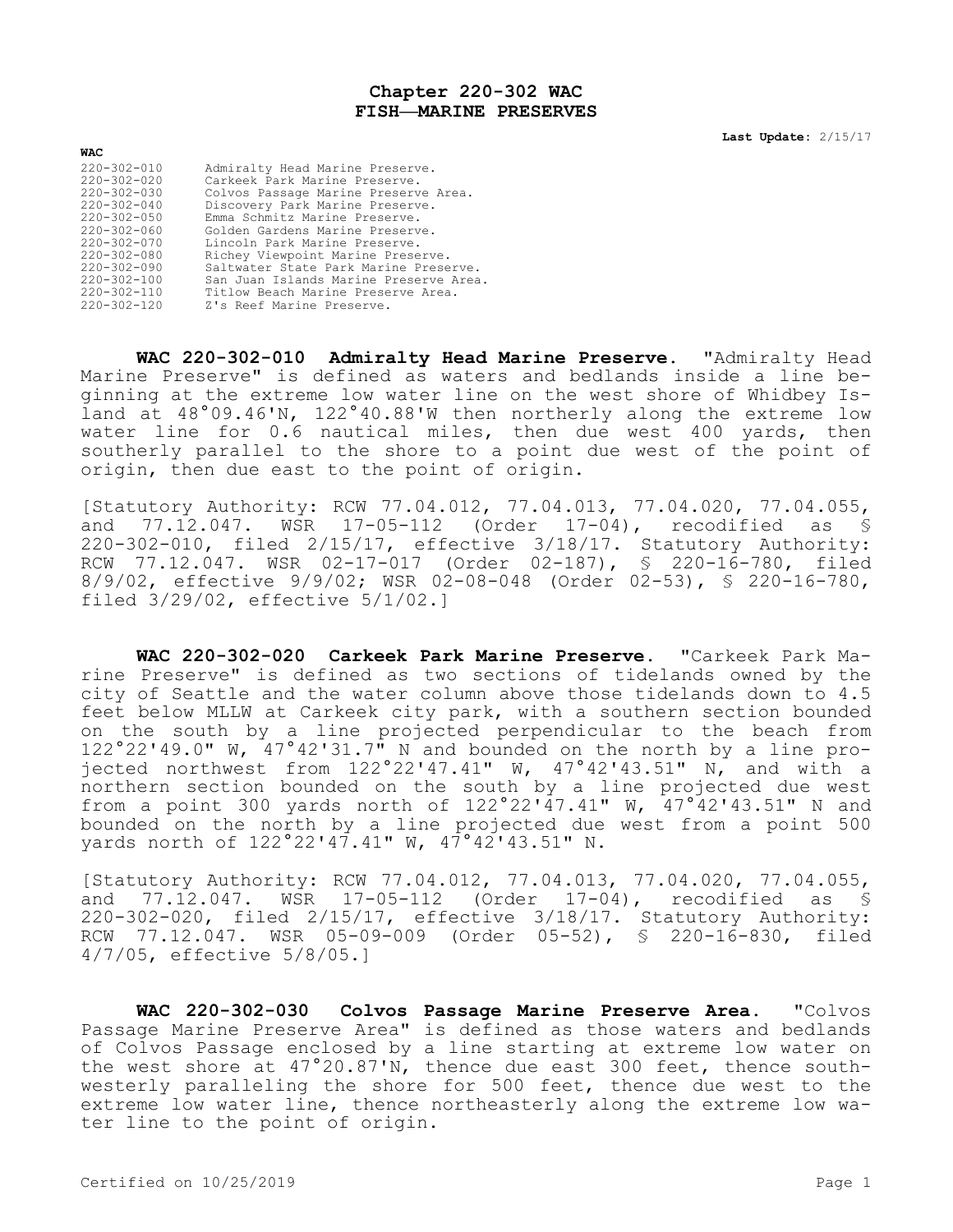[Statutory Authority: RCW 77.04.012, 77.04.013, 77.04.020, 77.04.055, and 77.12.047. WSR 17-05-112 (Order 17-04), recodified as § 220-302-030, filed 2/15/17, effective 3/18/17. Statutory Authority: RCW 75.08.080, 77.12.040. WSR 00-08-038 (Order 00-29), § 220-16-730, filed 3/29/00, effective 5/1/00.]

**WAC 220-302-040 Discovery Park Marine Preserve.** "Discovery Park Marine Preserve" is defined as two sections of tidelands owned by the city of Seattle and the water column above those tidelands down to 4.5 feet below MLLW at Discovery city park, with a southern section located south of West Point bounded on the southeast by a line projected west-southwest from 122°25'31.7" W, 47°39'26.8" N and bounded on the northeast by a line projected west-southwest from the sign posted at the sidewalk entrance to the beach, and with a northern section bounded on the southwest by a line projected northwest from 122°25'20.7" W, 47°40'3.3" N and bounded on the northeast by a line projected northwest from 122°25'4.2" W, 47°40'11.1" N.

[Statutory Authority: RCW 77.04.012, 77.04.013, 77.04.020, 77.04.055, and 77.12.047. WSR 17-05-112 (Order 17-04), recodified as § 220-302-040, filed 2/15/17, effective 3/18/17. Statutory Authority: RCW 77.12.047. WSR 05-09-009 (Order 05-52), § 220-16-850, filed 4/7/05, effective 5/8/05.]

**WAC 220-302-050 Emma Schmitz Marine Preserve.** "Emma Schmitz Marine Preserve" is defined as those tidelands owned by the city of Seattle and the water column above those tidelands down to 4.5 feet below MLLW at Emma Schmitz city park, bounded on the south by a line projected along the north edge of SW Oregon Street and bounded on the north by a line projected west-southwest from the high tide line at 122°24'26.5" W, 47°33'53.5" N.

[Statutory Authority: RCW 77.04.012, 77.04.013, 77.04.020, 77.04.055, and 77.12.047. WSR 17-05-112 (Order 17-04), recodified as § 220-302-050, filed 2/15/17, effective 3/18/17. Statutory Authority: RCW 77.12.047. WSR 05-09-009 (Order 05-52), § 220-16-860, filed 4/7/05, effective 5/8/05.]

**WAC 220-302-060 Golden Gardens Marine Preserve.** "Golden Gardens Marine Preserve" is defined as those tidelands owned by the city of Seattle and the water column above those tidelands down to 4.5 feet below MLLW at Golden Gardens city park, bounded on the southwest by a line projected northwest from a sign at the walkway entrance to the beach, and on the northeast by a line projected due west from 122°24'07.2" W, 47°41'51.8" N.

[Statutory Authority: RCW 77.04.012, 77.04.013, 77.04.020, 77.04.055, and 77.12.047. WSR 17-05-112 (Order 17-04), recodified as § 220-302-060, filed 2/15/17, effective 3/18/17. Statutory Authority: RCW 77.12.047. WSR 05-09-009 (Order 05-52), § 220-16-820, filed 4/7/05, effective 5/8/05.]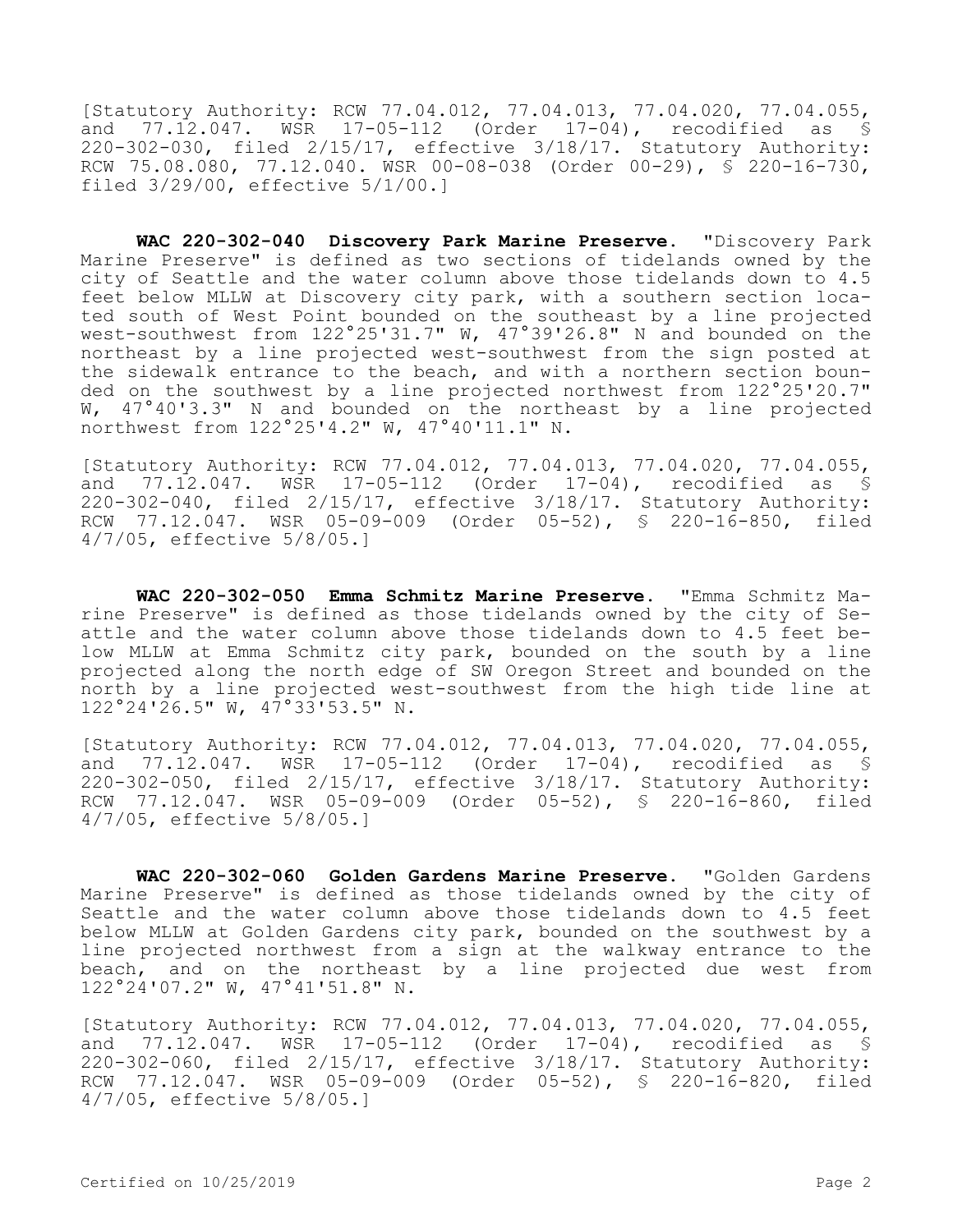**WAC 220-302-070 Lincoln Park Marine Preserve.** "Lincoln Park Marine Preserve" is defined as those tidelands owned by the city of Seattle and the water column above those tidelands down to 4.5 feet below MLLW at Lincoln city park, bounded on the south by a line projected due west from 122°23'40.4" W, 47°31'33.1" N, and bounded on the north by a line projected due west from 122°24'05.0" W, 47°31'49.8" N.

[Statutory Authority: RCW 77.04.012, 77.04.013, 77.04.020, 77.04.055, and 77.12.047. WSR 17-05-112 (Order 17-04), recodified as \$ 220-302-070, filed 2/15/17, effective 3/18/17. Statutory Authority: RCW 77.12.047. WSR 05-09-009 (Order 05-52), § 220-16-840, filed 4/7/05, effective 5/8/05.]

**WAC 220-302-080 Richey Viewpoint Marine Preserve.** "Richey Viewpoint Marine Preserve" is defined as those tidelands owned by the city of Seattle and the water column above those tidelands down to 4.5 feet below MLLW at Richey Viewpoint city park, bounded on the southeast by a line projected due west from 122°24'49.0" W, 47°34'20.2" N, and bounded on the northwest by a line projected southwest from 122°25'8.8" W, 47°34'30.0" N.

[Statutory Authority: RCW 77.04.012, 77.04.013, 77.04.020, 77.04.055, and 77.12.047. WSR 17-05-112 (Order 17-04), recodified as \$ 220-302-080, filed 2/15/17, effective 3/18/17. Statutory Authority: RCW 77.12.047. WSR 05-09-009 (Order 05-52), § 220-16-870, filed 4/7/05, effective 5/8/05.]

**WAC 220-302-090 Saltwater State Park Marine Preserve.** "Saltwater State Park Marine Preserve" is defined as those waters, bedlands, and tidelands of Saltwater State Park within a line projected from the northernmost marker at the DNR high tide line through 122°19'39.02"W, 47°22'25.14"N; then to 122°19'44.14"W, 47°22'26.11"N; then to 122°19'45.91"W, 47°22'21.54"N; then to 122°19'40.86"W, 47°22'20.60"N; then to the southernmost marker on the shoreline and back along the high tide line to the northernmost marker.

[Statutory Authority: RCW 77.04.012, 77.04.013, 77.04.020, 77.04.055, and 77.12.047. WSR 17-05-112 (Order 17-04), recodified as § 220-302-090, filed 2/15/17, effective 3/18/17. Statutory Authority: RCW 77.12.047. WSR 09-06-042 (Order 09-27), § 220-16-880, filed 2/25/09, effective 5/1/09.]

**WAC 220-302-100 San Juan Islands Marine Preserve Area.** The following tidal and submerged lands are included within the definition of the "San Juan Islands Marine Preserve Area":

(1) False Bay: The tidelands and bedlands of False Bay on San Juan Island, including all University of Washington-owned tidelands beginning at a marker 400 feet east of the east entrance of False Bay and extending to the entrance of False Bay, all University of Washington-owned tidelands and bedlands within a line beginning at the University of Washington marker on the shore at the east entrance of False Bay, projected 500 yards offshore, thence northwesterly to a point 500 yards offshore along a line projected from a University of Washington marker on the shore at the west side of a small peninsula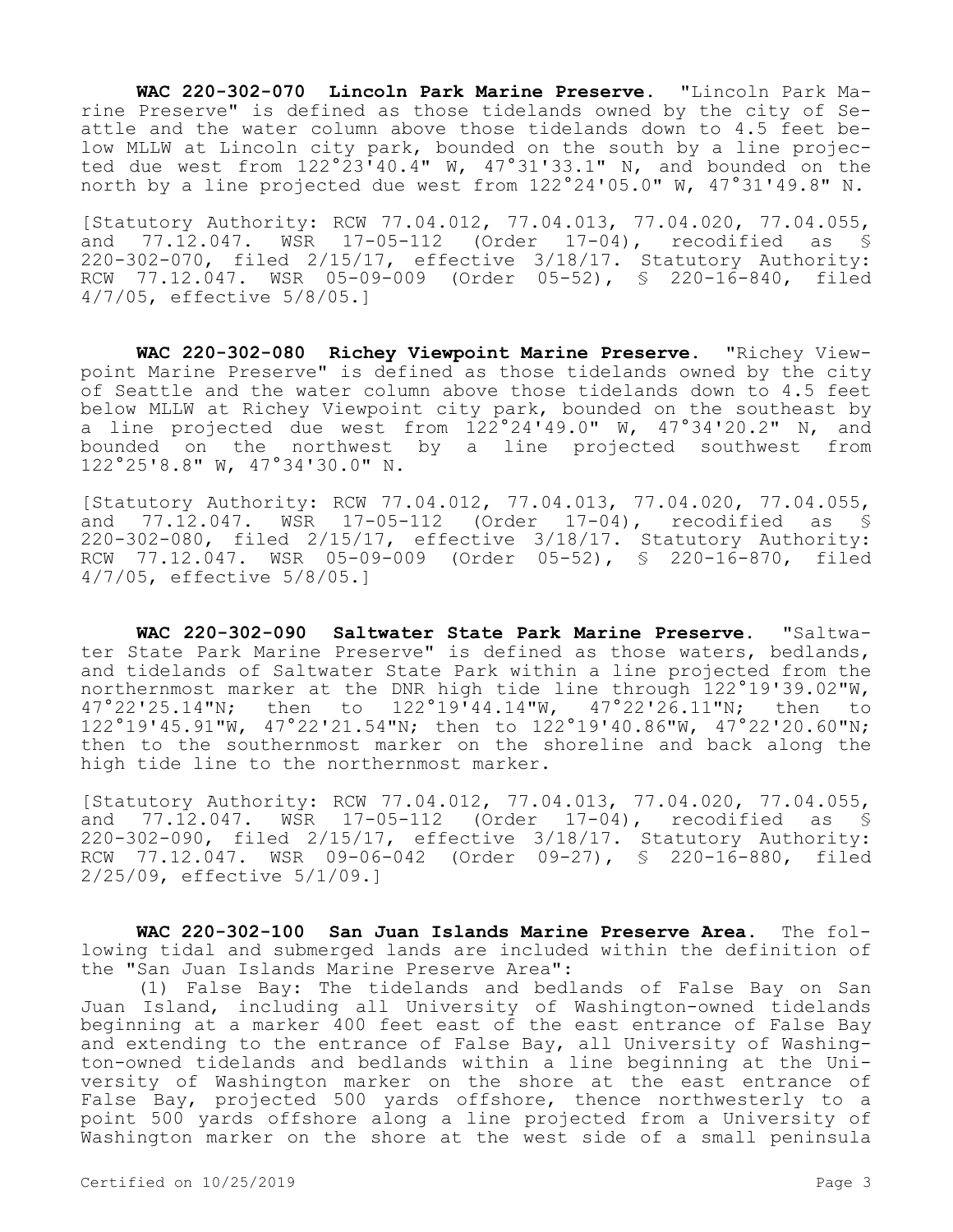at the west entrance of False Bay, thence to shore along said line to the marker, and all University of Washington-owned tidelands west of the marker to a University of Washington marker 600 feet west of the small peninsula.

(2) Friday Harbor: Those tidelands and bedlands adjacent to San Juan Island within a line beginning on the shore 500 yards west of Point Caution, thence 500 yards offshore, thence south and east following the shoreline to the intersection with a line projected from a University of Washington marker located 100 feet north of the north entrance of the floating breakwater of the Port of Friday Harbor and projected towards Reid Rock Buoy, thence along said line to shore on San Juan Island.

(3) Argyle Lagoon: Those University of Washington-owned tidelands and all bedlands enclosed by the inner spit of Argyle Lagoon on San Juan Island.

(4) Yellow and Low Islands: All tidelands and bedlands within 300 yards of Yellow Island and 300 yards of Low Island.

(5) Shaw Island: Those tidelands and bedlands within a line beginning at a University of Washington marker on the shore at Hicks Bay, 122 degrees, 58 minutes, 15 seconds west longitude, thence due south 500 yards, thence north and west at a distance of 500 yards from shore to the intersection with a line projected 261 degrees true from a University of Washington marker on the shore of Parks Bay, which line passes just south of the unnamed island at the north end of Parks Bay, thence along said line to the shore of Shaw Island, including all tidelands and bedlands of Parks Bay south of said line.

[Statutory Authority: RCW 77.04.012, 77.04.013, 77.04.020, 77.04.055, and 77.12.047. WSR 17-05-112 (Order 17-04), recodified as § 220-302-100, filed 2/15/17, effective 3/18/17. Statutory Authority: RCW 77.12.040 and 75.08.080. WSR 98-06-031, § 220-16-440, filed 2/26/98, effective 5/1/98. Statutory Authority: RCW 75.08.080. WSR 90-06-026, § 220-16-440, filed 2/28/90, effective 3/31/90.]

**WAC 220-302-110 Titlow Beach Marine Preserve Area.** The "Titlow Beach Marine Preserve Area" is defined as all waters and tidal and submerged lands within a line beginning at the mean high water line at the southernmost point of the Tacoma Outboard Association leasehold, then projected due west to the intersection with the outer harbor line, then following the outer harbor line to a line projected due west from the old ferry dock at the foot of the Sixth Avenue extension, then east on said line to the mean high water line, then following the mean high water line to the point of origin.

[Statutory Authority: RCW 77.04.012, 77.04.013, 77.04.020, 77.04.055, and 77.12.047. WSR 17-05-112 (Order 17-04), recodified as § 220-302-110, filed 2/15/17, effective 3/18/17. Statutory Authority: RCW 75.08.080. WSR 94-14-069, § 220-16-460, filed 7/1/94, effective 8/1/94.]

**WAC 220-302-120 Z's Reef Marine Preserve.** "Z's Reef Marine Preserve" is defined as waters and bedlands inside a line beginning at the extreme low water line on the northeast side of Fox Island at 47°14.56'N, 122°35.98'W, then extending 0.5 nautical mile northwesterly along the extreme low water line to 47°14.96'N, 122°36.37'W, then